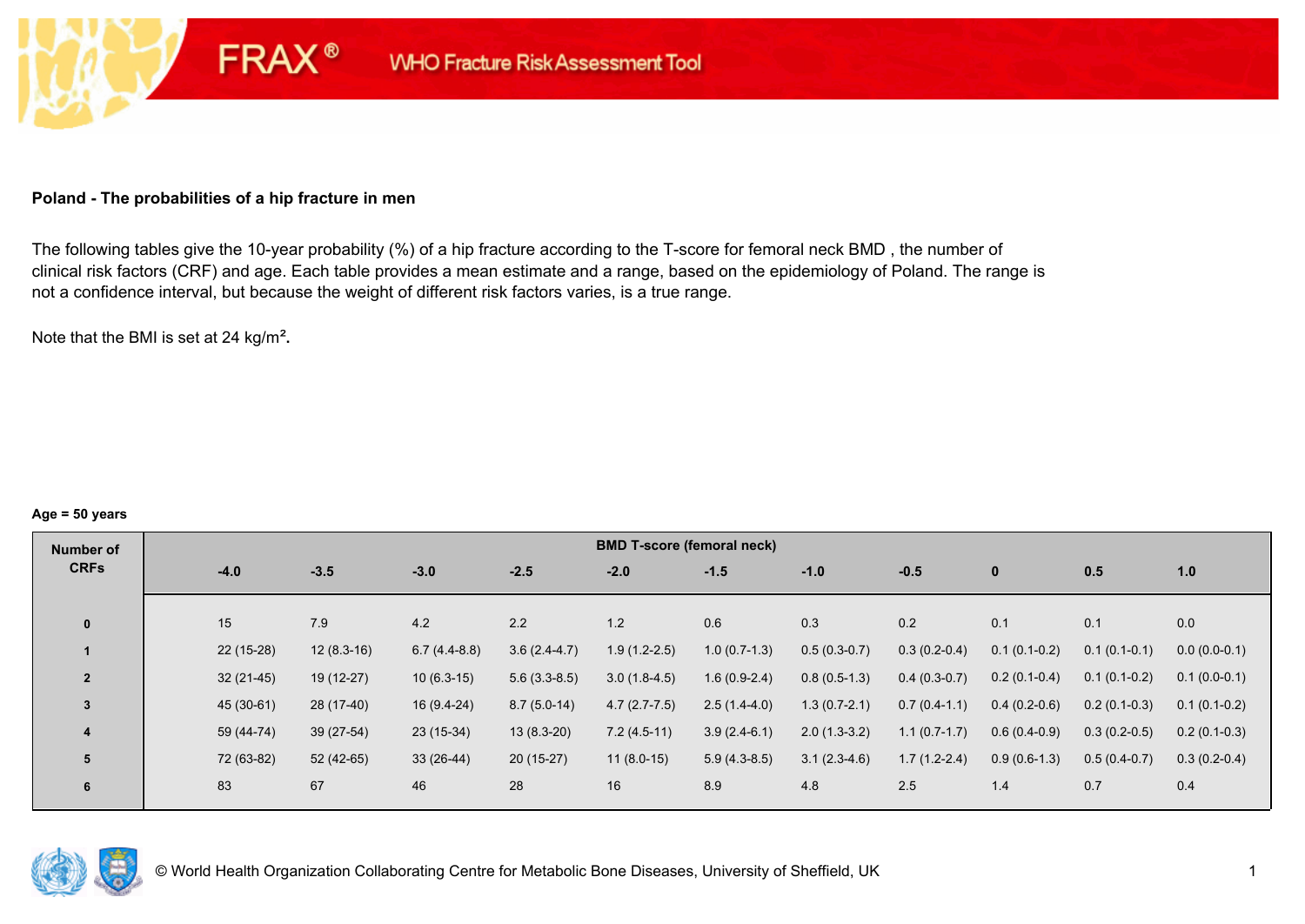**FRAX®** 

## **Age = 55 years**

| Number of      |             |              |                |                |                | <b>BMD T-score (femoral neck)</b> |                |                |                |                |                |
|----------------|-------------|--------------|----------------|----------------|----------------|-----------------------------------|----------------|----------------|----------------|----------------|----------------|
| <b>CRFs</b>    | $-4.0$      | $-3.5$       | $-3.0$         | $-2.5$         | $-2.0$         | $-1.5$                            | $-1.0$         | $-0.5$         | $\bf{0}$       | 0.5            | 1.0            |
| $\mathbf 0$    | 14          | 7.8          | 4.3            | 2.4            | 1.3            | 0.7                               | 0.4            | 0.2            | 0.1            | 0.1            | 0.0            |
|                | $21(14-25)$ | $12(8.2-15)$ | $6.7(4.5-8.3)$ | $3.7(2.5-4.6)$ | $2.0(1.4-2.6)$ | $1.1(0.8-1.4)$                    | $0.6(0.4-0.8)$ | $0.3(0.2-0.4)$ | $0.2(0.1-0.2)$ | $0.1(0.1-0.1)$ | $0.1(0.0-0.1)$ |
| $\overline{2}$ | $30(20-40)$ | 18 (11-25)   | $10(6.4-14)$   | $5.7(3.5-8.2)$ | $3.2(2.0-4.6)$ | $1.7(1.1-2.5)$                    | $1.0(0.6-1.4)$ | $0.5(0.3-0.8)$ | $0.3(0.2-0.4)$ | $0.2(0.1-0.2)$ | $0.1(0.1-0.1)$ |
| 3              | 41 (28-54)  | 26 (17-36)   | $15(9.6-22)$   | $8.7(5.4-13)$  | $4.9(3.0-7.4)$ | $2.7(1.6-4.1)$                    | $1.5(0.9-2.3)$ | $0.8(0.5-1.3)$ | $0.5(0.3-0.7)$ | $0.3(0.2-0.4)$ | $0.1(0.1-0.2)$ |
| 4              | 54 (42-67)  | 36 (26-49)   | $22(15-32)$    | $13(8.7-19)$   | $7.4(4.9-11)$  | $4.1(2.7-6.3)$                    | $2.3(1.5-3.5)$ | $1.2(0.8-1.9)$ | $0.7(0.5-1.1)$ | $0.4(0.3-0.6)$ | $0.2(0.1-0.4)$ |
| 5              | 66 (59-76)  | 48 (40-60)   | $31(25-41)$    | 19 (15-26)     | $11(8.5-15)$   | $6.2(4.8-8.8)$                    | $3.4(2.7-4.9)$ | $1.9(1.5-2.7)$ | $1.1(0.8-1.5)$ | $0.6(0.5-0.9)$ | $0.3(0.3-0.5)$ |
| 6              | 77          | 61           | 43             | 27             | 16             | 9.2                               | 5.2            | 2.9            | 1.6            | 0.9            | 0.5            |

## **Age = 60 years**

| Number of      |             |               |                |                | <b>BMD T-score (femoral neck)</b> |                |                |                |                |                |                |
|----------------|-------------|---------------|----------------|----------------|-----------------------------------|----------------|----------------|----------------|----------------|----------------|----------------|
| <b>CRFs</b>    | $-4.0$      | $-3.5$        | $-3.0$         | $-2.5$         | $-2.0$                            | $-1.5$         | $-1.0$         | $-0.5$         | $\mathbf{0}$   | 0.5            | 1.0            |
| $\mathbf{0}$   | 11          | 6.6           | 3.9            | 2.3            | 1.3                               | 0.8            | 0.5            | 0.3            | 0.2            | 0.1            | 0.1            |
|                | 16 (12-19)  | $9.9(7.0-12)$ | $5.9(4.1-7.0)$ | $3.5(2.4-4.1)$ | $2.0(1.4-2.4)$                    | $1.2(0.8-1.4)$ | $0.7(0.5-0.8)$ | $0.4(0.3-0.5)$ | $0.2(0.2-0.3)$ | $0.1(0.1-0.2)$ | $0.1(0.1-0.1)$ |
| $\overline{2}$ | $23(16-30)$ | $15(9.8-19)$  | $8.8(5.8-12)$  | $5.3(3.4-7.2)$ | $3.1(2.0-4.2)$                    | $1.8(1.2-2.5)$ | $1.1(0.7-1.5)$ | $0.6(0.4-0.9)$ | $0.4(0.2-0.5)$ | $0.2(0.1-0.3)$ | $0.1(0.1-0.2)$ |
| 3              | $32(23-42)$ | $21(14-28)$   | $13(8.7-18)$   | $7.8(5.2-11)$  | $4.6(3.0-6.6)$                    | $2.7(1.8-3.9)$ | $1.6(1.0-2.3)$ | $0.9(0.6-1.4)$ | $0.6(0.4-0.8)$ | $0.3(0.2-0.5)$ | $0.2(0.1-0.3)$ |
| 4              | 43 (34-54)  | 29 (22-39)    | 19 (14-26)     | $11(8.2-16)$   | $6.9(4.9-9.9)$                    | $4.1(2.9-6.0)$ | $2.4(1.7-3.5)$ | $1.4(1.0-2.1)$ | $0.8(0.6-1.3)$ | $0.5(0.4-0.8)$ | $0.3(0.2-0.5)$ |
| 5              | 54 (48-64)  | $39(33-49)$   | 26 (22-34)     | 16 (14-22)     | $10(8.3-14)$                      | $6.0(4.9-8.3)$ | $3.6(2.9-5.0)$ | $2.1(1.7-2.9)$ | $1.3(1.0-1.8)$ | $0.8(0.6-1.1)$ | $0.5(0.4-0.7)$ |
| 6              | 65          | 50            | 35             | 23             | 14                                | 8.7            | 5.2            | 3.1            | 1.9            | 1.1            | 0.7            |

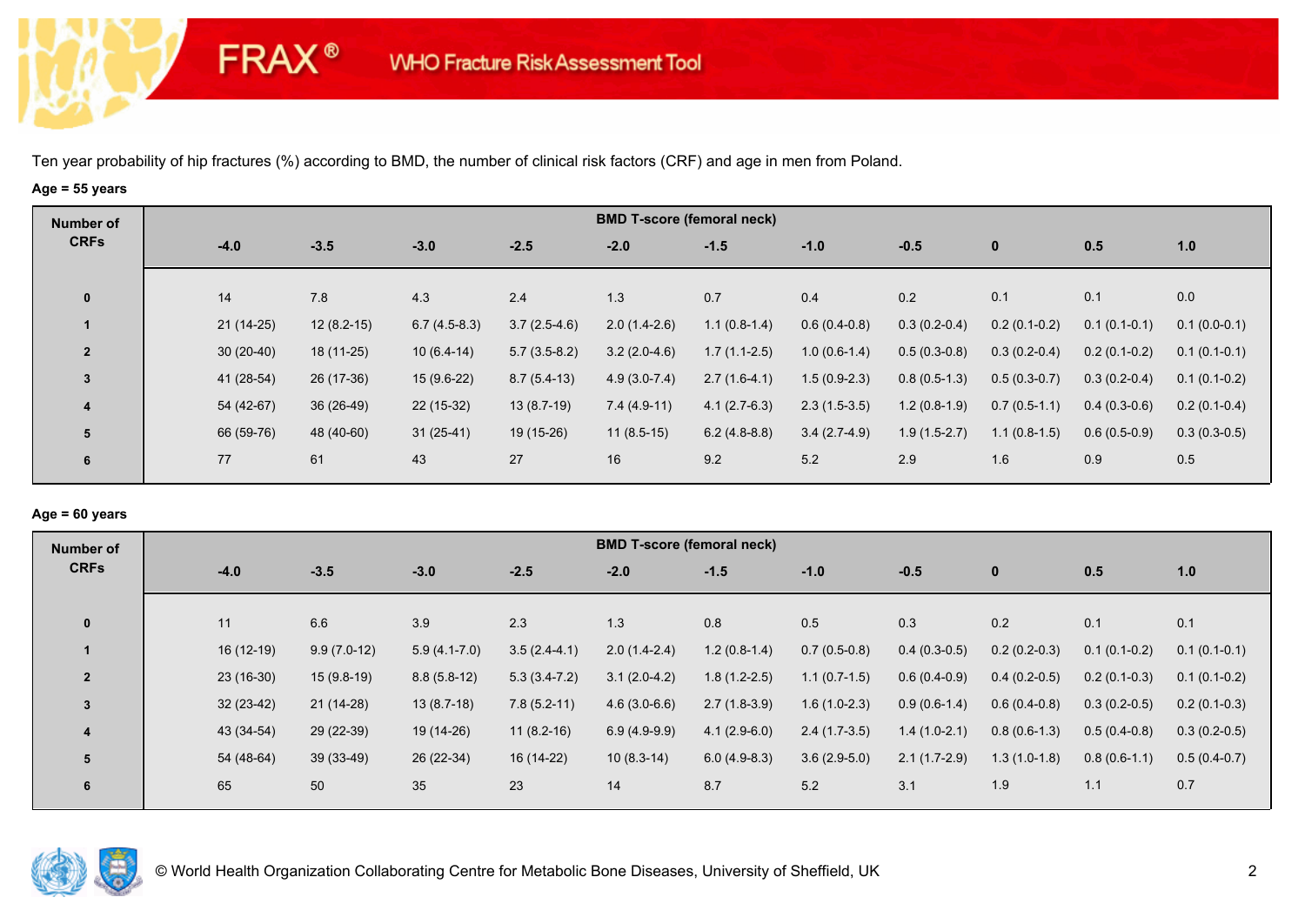**FRAX®** 

# **Age = 65 years**

| Number of               |              |                |                |                | <b>BMD T-score (femoral neck)</b> |                |                |                |                |                |                |
|-------------------------|--------------|----------------|----------------|----------------|-----------------------------------|----------------|----------------|----------------|----------------|----------------|----------------|
| <b>CRFs</b>             | $-4.0$       | $-3.5$         | $-3.0$         | $-2.5$         | $-2.0$                            | $-1.5$         | $-1.0$         | $-0.5$         | $\mathbf{0}$   | 0.5            | 1.0            |
| $\mathbf 0$             | 8.9          | 5.6            | 3.5            | 2.2            | 1.4                               | 0.8            | 0.5            | 0.3            | 0.2            | 0.1            | 0.1            |
|                         | $13(9.3-14)$ | $8.2(5.9-9.3)$ | $5.2(3.7-5.9)$ | $3.2(2.3-3.7)$ | $2.0(1.4-2.3)$                    | $1.3(0.9-1.4)$ | $0.8(0.6-0.9)$ | $0.5(0.3-0.6)$ | $0.3(0.2-0.4)$ | $0.2(0.1-0.2)$ | $0.1(0.1-0.2)$ |
| $\overline{2}$          | 18 (13-22)   | $12(8.3-15)$   | $7.5(5.2-9.6)$ | $4.8(3.3-6.1)$ | $3.0(2.0-3.9)$                    | $1.9(1.3-2.4)$ | $1.2(0.8-1.5)$ | $0.7(0.5-0.9)$ | $0.5(0.3-0.6)$ | $0.3(0.2-0.4)$ | $0.2(0.1-0.3)$ |
| $\mathbf{3}$            | 25 (19-31)   | $16(12-21)$    | $11(7.8-14)$   | $6.9(4.9-9.1)$ | $4.3(3.1-5.8)$                    | $2.7(1.9-3.6)$ | $1.7(1.2-2.3)$ | $1.1(0.7-1.4)$ | $0.7(0.5-0.9)$ | $0.4(0.3-0.6)$ | $0.3(0.2-0.4)$ |
| $\overline{\mathbf{4}}$ | $33(27-41)$  | 23 (18-29)     | 15 (12-20)     | $9.8(7.5-13)$  | $6.3(4.8-8.6)$                    | $3.9(3.0-5.5)$ | $2.5(1.9-3.5)$ | $1.6(1.2-2.2)$ | $1.0(0.8-1.4)$ | $0.6(0.5-0.9)$ | $0.4(0.3-0.6)$ |
| 5                       | 42 (38-50)   | $30(27-38)$    | $21(18-27)$    | $14(12-18)$    | $8.9(7.7-12)$                     | $5.7(4.9-7.7)$ | $3.6(3.1-4.9)$ | $2.3(2.0-3.1)$ | $1.5(1.3-2.0)$ | $0.9(0.8-1.3)$ | $0.6(0.5-0.8)$ |
| 6                       | 51           | 39             | 28             | 19             | 12                                | 8.0            | 5.1            | 3.3            | 2.1            | 1.4            | 0.9            |

### **Age = 70 years**

| Number of      |             |               |                |                  | <b>BMD T-score (femoral neck)</b> |                |                |                |                |                |                |
|----------------|-------------|---------------|----------------|------------------|-----------------------------------|----------------|----------------|----------------|----------------|----------------|----------------|
| <b>CRFs</b>    | $-4.0$      | $-3.5$        | $-3.0$         | $-2.5$           | $-2.0$                            | $-1.5$         | $-1.0$         | $-0.5$         | $\mathbf 0$    | 0.5            | 1.0            |
| $\mathbf{0}$   | 7.3         | 4.9           | 3.3            | 2.2              | 1.4                               | 0.9            | 0.6            | 0.4            | 0.3            | 0.2            | 0.1            |
|                | $11(10-15)$ | $7.7(6.9-10)$ | $5.2(4.6-6.8)$ | $3.5(3.1 - 4.6)$ | $2.3(2.0-3.0)$                    | $1.5(1.3-2.0)$ | $1.0(0.9-1.3)$ | $0.7(0.6-0.9)$ | $0.5(0.4-0.6)$ | $0.3(0.3-0.4)$ | $0.2(0.2-0.3)$ |
| $\overline{2}$ | 17 (14-22)  | $12(9.7-15)$  | $8.1(6.6-11)$  | $5.5(4.4-7.2)$   | $3.7(3.0-4.9)$                    | $2.4(2.0-3.2)$ | $1.6(1.3-2.2)$ | $1.1(0.9-1.5)$ | $0.7(0.6-1.0)$ | $0.5(0.4-0.7)$ | $0.3(0.3-0.5)$ |
| 3              | $25(20-30)$ | 18 (14-22)    | $12(9.8-16)$   | $8.6(6.6-11)$    | $5.8(4.5-7.4)$                    | $3.9(3.0-5.0)$ | $2.6(2.0-3.3)$ | $1.7(1.3-2.2)$ | $1.2(0.9-1.5)$ | $0.8(0.6-1.0)$ | $0.6(0.4-0.7)$ |
| 4              | $34(28-40)$ | 26 (20-31)    | 19 (14-22)     | $13(10-16)$      | $9.0(6.8-11)$                     | $6.1(4.6-7.4)$ | $4.1(3.1-5.0)$ | $2.8(2.1-3.4)$ | $1.9(1.4-2.3)$ | $1.3(1.0-1.6)$ | $0.9(0.7-1.1)$ |
| 5              | 45 (37-49)  | $35(28-39)$   | 27 (21-29)     | $19(15-21)$      | $14(10-15)$                       | $9.4(7.0-10)$  | $6.4(4.8-7.0)$ | $4.4(3.3-4.8)$ | $3.0(2.2-3.4)$ | $2.1(1.5-2.3)$ | $1.4(1.1-1.6)$ |
| 6              | 56          | 46            | 36             | 27               | 20                                | 14             | 9.8            | 6.8            | 4.7            | 3.3            | 2.3            |

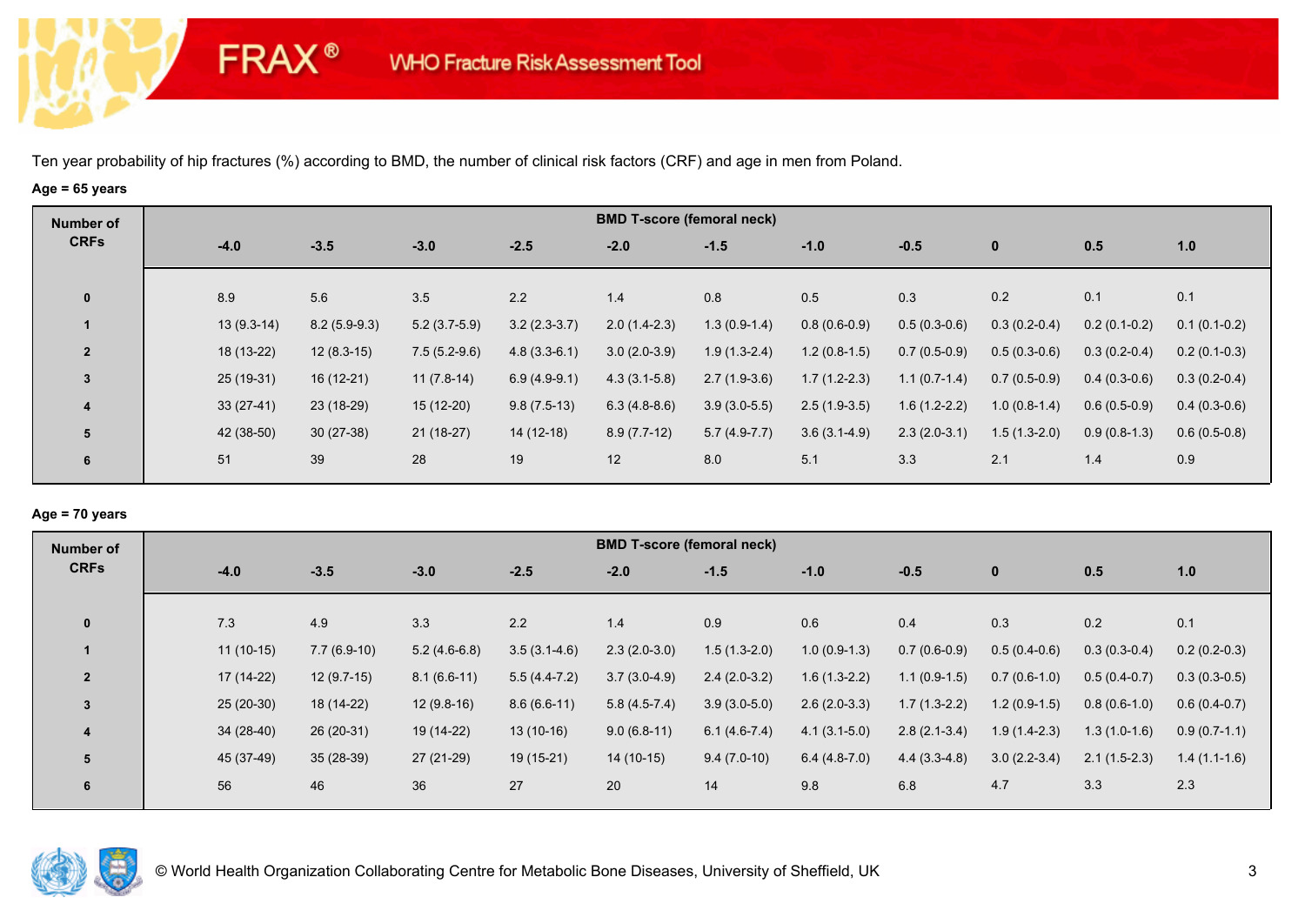**FRAX®** 

# **Age = 75 years**

| Number of      |             |               |               |                | <b>BMD T-score (femoral neck)</b> |                |                |                |                |                |                |
|----------------|-------------|---------------|---------------|----------------|-----------------------------------|----------------|----------------|----------------|----------------|----------------|----------------|
| <b>CRFs</b>    | $-4.0$      | $-3.5$        | $-3.0$        | $-2.5$         | $-2.0$                            | $-1.5$         | $-1.0$         | $-0.5$         | $\mathbf 0$    | 0.5            | 1.0            |
|                |             |               |               |                |                                   |                |                |                |                |                |                |
| $\mathbf 0$    | 6.8         | 4.9           | 3.4           | 2.4            | 1.7                               | 1.2            | 0.8            | 0.6            | 0.4            | 0.3            | 0.2            |
|                | 12 (9.0-25) | $8.9(6.5-19)$ | $6.4(4.7-14)$ | $4.6(3.3-9.9)$ | $3.2(2.4-7.1)$                    | $2.3(1.7-5.1)$ | $1.6(1.2-3.6)$ | $1.2(0.8-2.6)$ | $0.8(0.6-1.9)$ | $0.6(0.4-1.3)$ | $0.4(0.3-1.0)$ |
| $\overline{2}$ | 19 (12-33)  | $15(9.0-26)$  | $11(6.5-20)$  | $8.0(4.7-15)$  | $5.7(3.3-11)$                     | $4.1(2.3-7.6)$ | $2.9(1.7-5.5)$ | $2.1(1.2-4.0)$ | $1.5(0.9-2.9)$ | $1.1(0.6-2.1)$ | $0.8(0.5-1.5)$ |
| 3              | 29 (17-42)  | $23(12-34)$   | $17(9.1-27)$  | $13(6.5-20)$   | $9.6(4.7-15)$                     | $6.9(3.3-11)$  | $5.0(2.4-8.1)$ | $3.6(1.7-6.0)$ | $2.7(1.2-4.4)$ | $1.9(0.9-3.2)$ | $1.4(0.7-2.3)$ |
| 4              | $39(22-50)$ | $32(17-42)$   | 26 (13-34)    | $20(9.3-27)$   | $15(6.8-21)$                      | $11(4.9-15)$   | $8.2(3.5-11)$  | $6.0(2.5-8.4)$ | $4.5(1.9-6.2)$ | $3.3(1.4-4.5)$ | $2.4(1.0-3.3)$ |
| 5              | $51(30-57)$ | 43 (23-50)    | 36 (18-42)    | 29 (13-34)     | 23 (9.9-27)                       | $17(7.2-21)$   | $13(5.2-15)$   | $9.7(3.8-12)$  | $7.2(2.8-8.6)$ | $5.3(2.1-6.3)$ | $3.9(1.5-4.6)$ |
| 6              | 62          | 55            | 47            | 39             | 32                                | 25             | 19             | 15             | 11             | 8.5            | 6.3            |
|                |             |               |               |                |                                   |                |                |                |                |                |                |

### **Age = 80 years**

| Number of      |        |              |               |               |               | <b>BMD T-score (femoral neck)</b> |                |                  |                |                |                |                |
|----------------|--------|--------------|---------------|---------------|---------------|-----------------------------------|----------------|------------------|----------------|----------------|----------------|----------------|
| <b>CRFs</b>    | $-4.0$ |              | $-3.5$        | $-3.0$        | $-2.5$        | $-2.0$                            | $-1.5$         | $-1.0$           | $-0.5$         | $\mathbf 0$    | 0.5            | 1.0            |
| $\mathbf{0}$   | 7.1    |              | 5.4           | 4.0           | 3.0           | 2.2                               | 1.6            | 1.2              | 0.9            | 0.7            | 0.5            | 0.4            |
|                |        | $12(9.1-25)$ | $9.5(6.9-20)$ | $7.3(5.2-16)$ | $5.5(3.9-12)$ | $4.1(2.9-9.1)$                    | $3.1(2.2-6.9)$ | $2.3(1.6-5.2)$   | $1.8(1.2-4.0)$ | $1.3(0.9-3.0)$ | $1.0(0.7-2.3)$ | $0.8(0.5-1.8)$ |
| $\overline{2}$ |        | 19 (12-34)   | $15(8.9-27)$  | $12(6.8-22)$  | $9.2(5.1-17)$ | $7.1(3.9-13)$                     | $5.3(2.9-10)$  | $4.0(2.2 - 7.7)$ | $3.1(1.7-6.0)$ | $2.4(1.3-4.6)$ | $1.8(1.0-3.5)$ | $1.4(0.7-2.7)$ |
| $\overline{3}$ |        | 28 (15-41)   | $23(12-35)$   | 18 (9.4-29)   | $15(7.2-23)$  | $11(5.4-18)$                      | $8.7(4.1-14)$  | $6.7(3.1-11)$    | $5.2(2.4-8.8)$ | $4.0(1.8-6.8)$ | $3.1(1.4-5.3)$ | $2.4(1.1-4.1)$ |
| 4              |        | 38 (20-49)   | $32(16-42)$   | 27 (13-36)    | $22(9.9-30)$  | $17(7.6-24)$                      | $14(5.8-19)$   | $11(4.4-15)$     | $8.3(3.4-12)$  | $6.5(2.6-9.4)$ | $5.1(2.0-7.4)$ | $3.9(1.6-5.7)$ |
| 5              |        | 48 (28-55)   | 42 (23-49)    | $36(18-42)$   | $30(14-36)$   | 25 (11-29)                        | $20(8.5-24)$   | $16(6.5-19)$     | $13(5.1-15)$   | $10(4.0-12)$   | $8.0(3.1-9.5)$ | $6.2(2.4-7.5)$ |
| 6              | 59     |              | 53            | 47            | 40            | 34                                | 28             | 23               | 19             | 15             | 12             | 9.6            |